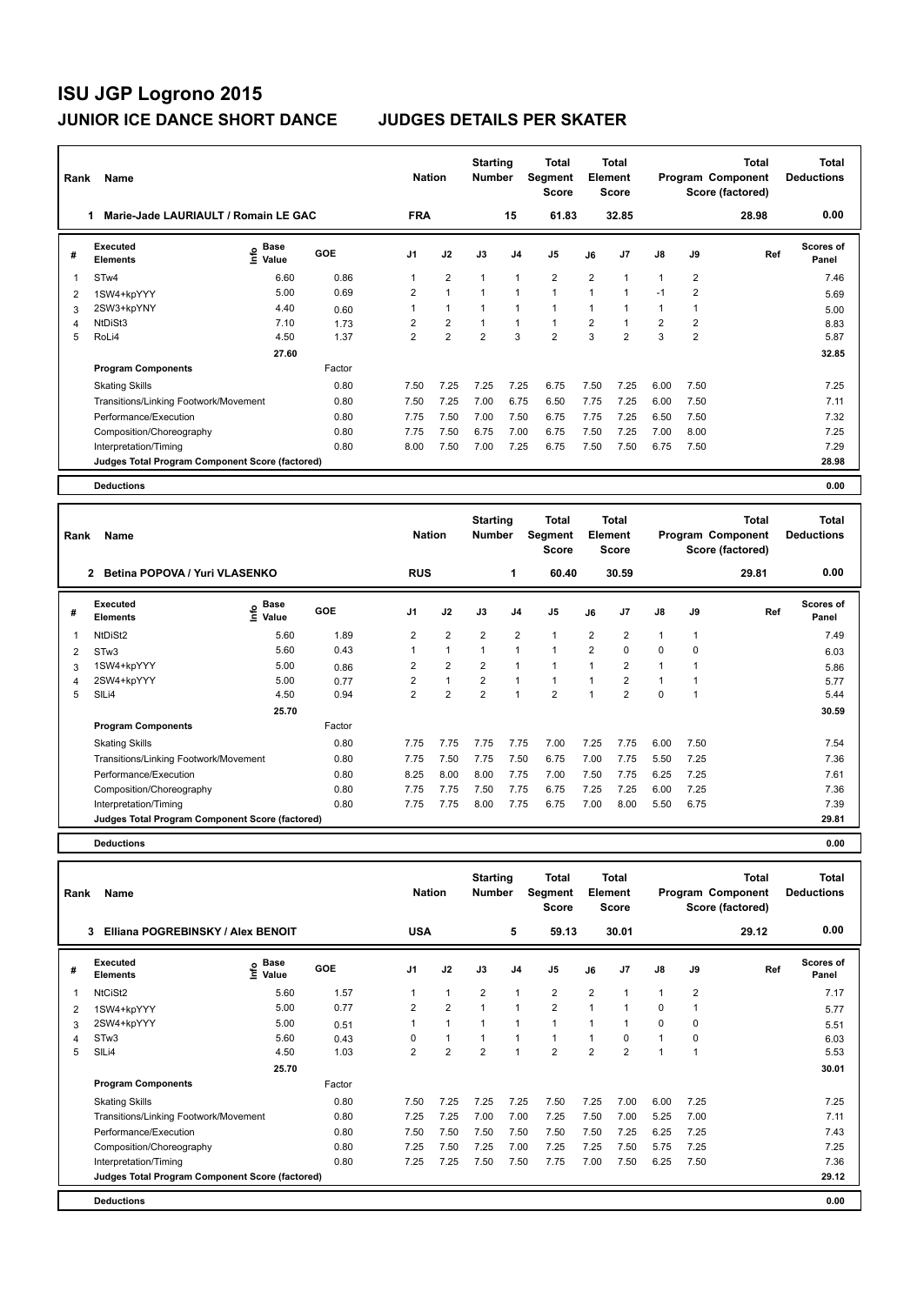| Rank | Name                                            |                                           |        | <b>Nation</b>  |                      | <b>Starting</b><br><b>Number</b> |                | Total<br>Segment<br><b>Score</b> |                | <b>Total</b><br>Element<br><b>Score</b> |                |                | <b>Total</b><br>Program Component<br>Score (factored) | <b>Total</b><br><b>Deductions</b> |
|------|-------------------------------------------------|-------------------------------------------|--------|----------------|----------------------|----------------------------------|----------------|----------------------------------|----------------|-----------------------------------------|----------------|----------------|-------------------------------------------------------|-----------------------------------|
|      | 4 Anastasia SHPILEVAYA / Grigory SMIRNOV        |                                           |        | <b>RUS</b>     |                      |                                  | 8              | 57.15                            |                | 29.47                                   |                |                | 27.68                                                 | 0.00                              |
| #    | Executed<br><b>Elements</b>                     | $\frac{e}{E}$ Base<br>$\frac{E}{E}$ Value | GOE    | J <sub>1</sub> | J2                   | J3                               | J <sub>4</sub> | J <sub>5</sub>                   | J6             | J <sub>7</sub>                          | $\mathsf{J}8$  | J9             | Ref                                                   | Scores of<br>Panel                |
|      | NtMiSt2                                         | 5.60                                      | 1.57   | $\overline{2}$ | $\overline{1}$       | $\overline{2}$                   | $\mathbf{1}$   | $\mathbf 0$                      | 1              | $\overline{2}$                          | 1              | $\overline{2}$ |                                                       | 7.17                              |
| 2    | ST <sub>w</sub> 4                               | 6.60                                      | 0.77   |                | $\blacktriangleleft$ | 2                                | $\mathbf{1}$   | $\Omega$                         | $\overline{1}$ | $\overline{2}$                          | $\overline{2}$ |                |                                                       | 7.37                              |
| 3    | 1SW3+kpYNY                                      | 4.40                                      | 0.60   |                | 1                    | $\mathbf{1}$                     | $\mathbf{1}$   | $\mathbf 0$                      | 1              | 1                                       | $\overline{2}$ |                |                                                       | 5.00                              |
| 4    | 2SW3+kpYNY                                      | 4.40                                      | 0.60   |                | $\blacktriangleleft$ | $\mathbf{1}$                     | $\Omega$       | $\mathbf{1}$                     |                |                                         | $\overline{2}$ |                |                                                       | 5.00                              |
| 5    | SILi4                                           | 4.50                                      | 0.43   |                |                      | $\Omega$                         | $\Omega$       | $\overline{1}$                   | $-2$           |                                         | $\overline{2}$ |                |                                                       | 4.93                              |
|      |                                                 | 25.50                                     |        |                |                      |                                  |                |                                  |                |                                         |                |                |                                                       | 29.47                             |
|      | <b>Program Components</b>                       |                                           | Factor |                |                      |                                  |                |                                  |                |                                         |                |                |                                                       |                                   |
|      | <b>Skating Skills</b>                           |                                           | 0.80   | 7.00           | 7.25                 | 7.25                             | 7.00           | 6.50                             | 6.75           | 6.75                                    | 6.25           | 7.25           |                                                       | 6.93                              |
|      | Transitions/Linking Footwork/Movement           |                                           | 0.80   | 7.25           | 7.00                 | 7.00                             | 6.50           | 6.25                             | 6.75           | 6.75                                    | 6.00           | 7.25           |                                                       | 6.79                              |
|      | Performance/Execution                           |                                           | 0.80   | 6.75           | 7.00                 | 7.50                             | 6.75           | 6.50                             | 7.50           | 7.25                                    | 6.50           | 7.00           |                                                       | 6.96                              |
|      | Composition/Choreography                        |                                           | 0.80   | 7.25           | 7.25                 | 7.25                             | 6.75           | 6.50                             | 6.75           | 7.00                                    | 6.50           | 7.00           |                                                       | 6.93                              |
|      | Interpretation/Timing                           |                                           | 0.80   | 7.00           | 7.00                 | 7.25                             | 7.00           | 6.50                             | 7.00           | 7.25                                    | 6.50           | 7.25           |                                                       | 7.00                              |
|      | Judges Total Program Component Score (factored) |                                           |        |                |                      |                                  |                |                                  |                |                                         |                |                |                                                       | 27.68                             |
|      | <b>Deductions</b>                               |                                           |        |                |                      |                                  |                |                                  |                |                                         |                |                |                                                       | 0.00                              |

| Rank | Name                                            |                              |        | <b>Nation</b>  |                      | <b>Starting</b><br><b>Number</b> |                | Total<br>Segment<br><b>Score</b> |                | <b>Total</b><br>Element<br><b>Score</b> |                |                | <b>Total</b><br>Program Component<br>Score (factored) | <b>Total</b><br><b>Deductions</b> |
|------|-------------------------------------------------|------------------------------|--------|----------------|----------------------|----------------------------------|----------------|----------------------------------|----------------|-----------------------------------------|----------------|----------------|-------------------------------------------------------|-----------------------------------|
|      | 5<br>Chloe LEWIS / Logan BYE                    |                              |        | <b>USA</b>     |                      |                                  | 3              | 57.03                            |                | 31.31                                   |                |                | 25.72                                                 | 0.00                              |
| #    | Executed<br><b>Elements</b>                     | <b>Base</b><br>lnfo<br>Value | GOE    | J1             | J2                   | J3                               | J <sub>4</sub> | J <sub>5</sub>                   | J6             | J7                                      | $\mathsf{J}8$  | J9             | Ref                                                   | <b>Scores of</b><br>Panel         |
| 1    | NtMiSt3                                         | 7.10                         | 1.57   | 2              | $\overline{2}$       | $\mathbf{1}$                     | $\mathbf{1}$   | $\mathbf{1}$                     | $\overline{2}$ | 1                                       | $\mathbf{1}$   | $\overline{2}$ |                                                       | 8.67                              |
| 2    | ST <sub>w</sub> 4                               | 6.60                         | 0.69   | 1              | $\mathbf{1}$         | $\mathbf 0$                      | $\overline{2}$ | $\mathbf{1}$                     | $\mathbf{1}$   | 1                                       | $\overline{2}$ |                |                                                       | 7.29                              |
| 3    | 1SW4+kpYYY                                      | 5.00                         | 0.51   |                | $\blacktriangleleft$ |                                  | $\mathbf{1}$   | $\mathbf{1}$                     | $\Omega$       | 0                                       | $\overline{1}$ |                |                                                       | 5.51                              |
| 4    | 2SW3+kpYYN                                      | 4.40                         | 0.17   |                | 1                    | $\mathbf 0$                      | $\mathbf 0$    | $\pmb{0}$                        | $\mathbf 0$    | 0                                       | $\mathbf 0$    |                |                                                       | 4.57                              |
| 5    | RoLi4                                           | 4.50                         | 0.77   | $\overline{2}$ | 1                    | $\mathbf 0$                      | $\overline{2}$ | $\overline{2}$                   | $\overline{1}$ |                                         |                |                |                                                       | 5.27                              |
|      |                                                 | 27.60                        |        |                |                      |                                  |                |                                  |                |                                         |                |                |                                                       | 31.31                             |
|      | <b>Program Components</b>                       |                              | Factor |                |                      |                                  |                |                                  |                |                                         |                |                |                                                       |                                   |
|      | <b>Skating Skills</b>                           |                              | 0.80   | 6.75           | 6.50                 | 6.25                             | 6.25           | 6.25                             | 6.75           | 6.00                                    | 5.50           | 6.75           |                                                       | 6.39                              |
|      | Transitions/Linking Footwork/Movement           |                              | 0.80   | 6.25           | 6.25                 | 5.75                             | 6.00           | 6.00                             | 6.50           | 6.00                                    | 5.25           | 6.50           |                                                       | 6.11                              |
|      | Performance/Execution                           |                              | 0.80   | 6.50           | 7.00                 | 6.50                             | 6.75           | 6.25                             | 6.75           | 6.50                                    | 6.25           | 7.25           |                                                       | 6.61                              |
|      | Composition/Choreography                        |                              | 0.80   | 6.75           | 6.50                 | 6.00                             | 6.50           | 6.00                             | 6.50           | 6.75                                    | 6.00           | 7.00           |                                                       | 6.43                              |
|      | Interpretation/Timing                           |                              | 0.80   | 7.00           | 6.50                 | 6.25                             | 6.75           | 6.25                             | 7.00           | 6.50                                    | 6.25           | 7.25           |                                                       | 6.61                              |
|      | Judges Total Program Component Score (factored) |                              |        |                |                      |                                  |                |                                  |                |                                         |                |                |                                                       | 25.72                             |
|      | <b>Deductions</b>                               |                              |        |                |                      |                                  |                |                                  |                |                                         |                |                |                                                       | 0.00                              |

| Rank | Name                                            |                   |        | <b>Nation</b>  |                | <b>Starting</b><br><b>Number</b> |                | Total<br>Segment<br><b>Score</b> |             | <b>Total</b><br>Element<br><b>Score</b> |                         |                | <b>Total</b><br>Program Component<br>Score (factored) | <b>Total</b><br><b>Deductions</b> |
|------|-------------------------------------------------|-------------------|--------|----------------|----------------|----------------------------------|----------------|----------------------------------|-------------|-----------------------------------------|-------------------------|----------------|-------------------------------------------------------|-----------------------------------|
|      | <b>Mackenzie BENT / Dmitre RAZGULAJEVS</b><br>6 |                   |        | <b>CAN</b>     |                |                                  | 16             | 55.76                            |             | 28.65                                   |                         |                | 27.11                                                 | 0.00                              |
| #    | Executed<br><b>Elements</b>                     | e Base<br>E Value | GOE    | J <sub>1</sub> | J2             | J3                               | J <sub>4</sub> | J <sub>5</sub>                   | J6          | J <sub>7</sub>                          | $\mathsf{J}8$           | J9             | Ref                                                   | Scores of<br>Panel                |
| 1    | 1SW4+kpYYY                                      | 5.00              | 0.51   |                | $\mathbf{1}$   | 0                                | $\mathbf{1}$   | $\mathbf{1}$                     | 0           | 0                                       | $\overline{\mathbf{c}}$ | $\overline{2}$ |                                                       | 5.51                              |
| 2    | 2SW2+kpNNY                                      | 3.80              | 0.26   |                | $\mathbf{1}$   | $\Omega$                         | $\mathbf 0$    | $\Omega$                         | $\Omega$    | $\Omega$                                | $\overline{2}$          |                |                                                       | 4.06                              |
| 3    | RoLi4                                           | 4.50              | 0.77   | 2              | 1              | $\overline{A}$                   | $\overline{2}$ | $\overline{1}$                   | $\mathbf 1$ |                                         | $\overline{2}$          |                |                                                       | 5.27                              |
| 4    | NtMiSt2                                         | 5.60              | 1.10   |                | $\mathbf{1}$   | $\overline{1}$                   | $\mathbf{1}$   | $\overline{1}$                   | $\Omega$    |                                         | $\overline{2}$          |                |                                                       | 6.70                              |
| 5    | ST <sub>w</sub> 4                               | 6.60              | 0.51   |                | $\overline{1}$ | $\Omega$                         | $\overline{1}$ |                                  | $\Omega$    |                                         | $\overline{2}$          |                |                                                       | 7.11                              |
|      |                                                 | 25.50             |        |                |                |                                  |                |                                  |             |                                         |                         |                |                                                       | 28.65                             |
|      | <b>Program Components</b>                       |                   | Factor |                |                |                                  |                |                                  |             |                                         |                         |                |                                                       |                                   |
|      | <b>Skating Skills</b>                           |                   | 0.80   | 7.00           | 6.75           | 6.75                             | 6.50           | 6.50                             | 6.50        | 6.50                                    | 6.00                    | 7.50           |                                                       | 6.64                              |
|      | Transitions/Linking Footwork/Movement           |                   | 0.80   | 6.75           | 6.50           | 6.50                             | 6.00           | 6.50                             | 6.75        | 6.50                                    | 6.00                    | 7.00           |                                                       | 6.50                              |
|      | Performance/Execution                           |                   | 0.80   | 6.75           | 7.25           | 7.00                             | 6.50           | 6.75                             | 7.50        | 6.50                                    | 7.00                    | 7.25           |                                                       | 6.93                              |
|      | Composition/Choreography                        |                   | 0.80   | 7.00           | 7.25           | 6.50                             | 6.25           | 6.50                             | 6.75        | 6.75                                    | 7.00                    | 7.50           |                                                       | 6.82                              |
|      | Interpretation/Timing                           |                   | 0.80   | 7.25           | 7.00           | 6.75                             | 6.75           | 6.50                             | 7.50        | 6.75                                    | 7.25                    | 7.25           |                                                       | 7.00                              |
|      | Judges Total Program Component Score (factored) |                   |        |                |                |                                  |                |                                  |             |                                         |                         |                |                                                       | 27.11                             |
|      | <b>Deductions</b>                               |                   |        |                |                |                                  |                |                                  |             |                                         |                         |                |                                                       | 0.00                              |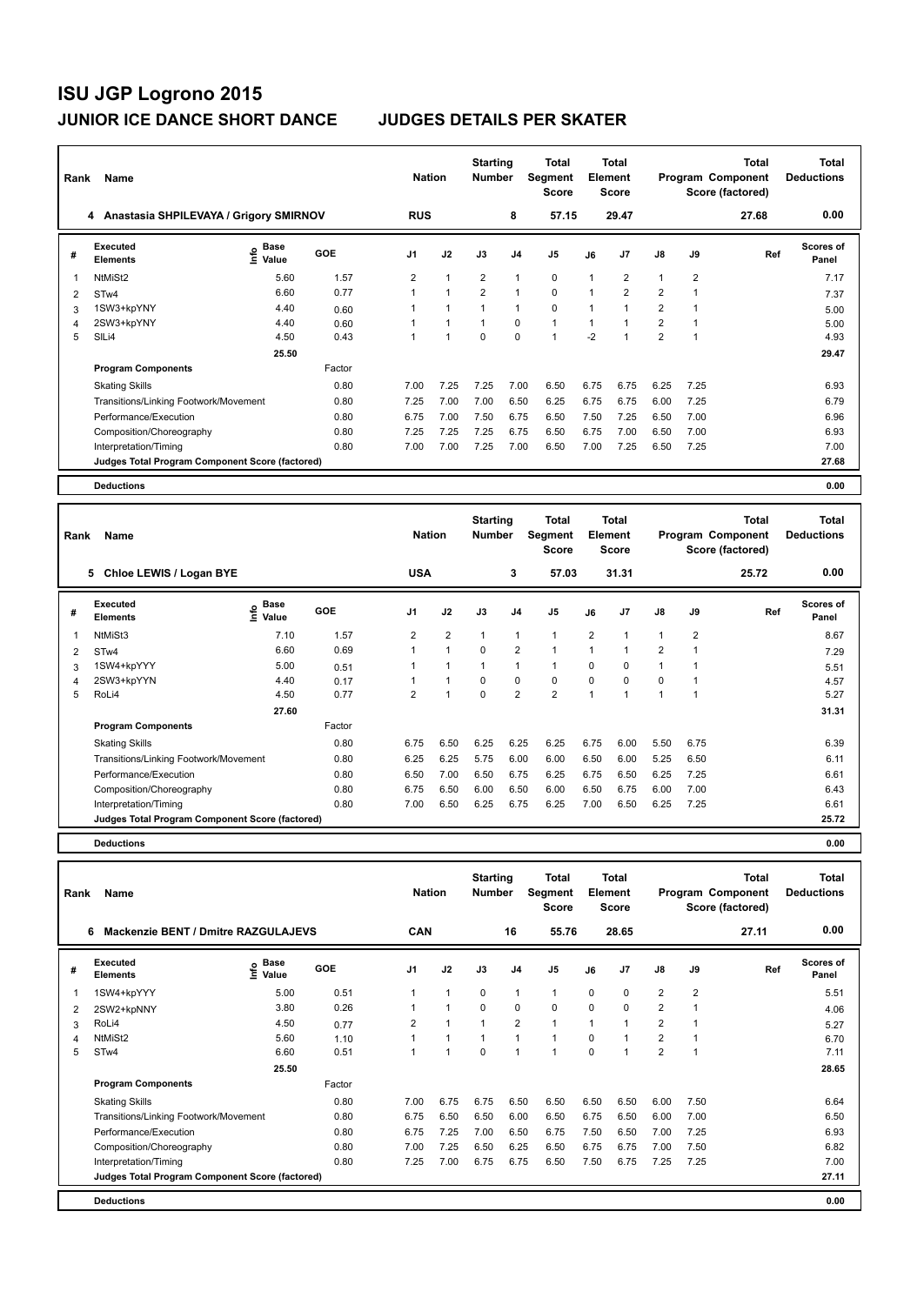| Rank                    | Name                                            |                              |        | <b>Nation</b>  |                | <b>Starting</b><br><b>Number</b> |                | Total<br>Segment<br><b>Score</b> |                | <b>Total</b><br>Element<br><b>Score</b> |                      |             | <b>Total</b><br>Program Component<br>Score (factored) | <b>Total</b><br><b>Deductions</b> |
|-------------------------|-------------------------------------------------|------------------------------|--------|----------------|----------------|----------------------------------|----------------|----------------------------------|----------------|-----------------------------------------|----------------------|-------------|-------------------------------------------------------|-----------------------------------|
|                         | Marjorie LAJOIE / Zachary LAGHA                 |                              |        | <b>CAN</b>     |                |                                  | 14             | 52.50                            |                | 28.27                                   |                      |             | 24.23                                                 | 0.00                              |
| #                       | Executed<br><b>Elements</b>                     | <b>Base</b><br>lnfo<br>Value | GOE    | J <sub>1</sub> | J2             | J3                               | J <sub>4</sub> | J <sub>5</sub>                   | J6             | J7                                      | $\mathsf{J}8$        | J9          | Ref                                                   | <b>Scores of</b><br>Panel         |
| $\overline{\mathbf{1}}$ | 1SW4+kpYYY                                      | 5.00                         | 0.34   | 2              | $\overline{1}$ | $\Omega$                         | 1              | $\mathbf{1}$                     | 1              | 0                                       | $-2$                 | $\mathbf 0$ |                                                       | 5.34                              |
| 2                       | 2SW3+kpYNY                                      | 4.40                         | 0.34   |                | $\overline{1}$ | $\overline{1}$                   | $\overline{1}$ | $\mathbf 0$                      | $\Omega$       | 0                                       | $-1$                 |             |                                                       | 4.74                              |
| 3                       | ST <sub>w</sub> 4                               | 6.60                         | 0.69   |                | $\overline{1}$ | $\overline{1}$                   | $\overline{2}$ | $\mathbf{1}$                     | 1              | 0                                       | $\overline{2}$       |             |                                                       | 7.29                              |
| 4                       | NtMiSt2                                         | 5.60                         | 0.79   |                | $\overline{1}$ | $\mathbf 0$                      | $\mathbf{1}$   | $\mathbf{1}$                     | $\Omega$       | 1                                       | $\Omega$             |             |                                                       | 6.39                              |
| 5                       | RoLi3                                           | 4.00                         | 0.51   |                | $\overline{1}$ | $\mathbf 0$                      | $\mathbf 0$    | $\overline{1}$                   | $\overline{1}$ | 1                                       | $\blacktriangleleft$ |             |                                                       | 4.51                              |
|                         |                                                 | 25.60                        |        |                |                |                                  |                |                                  |                |                                         |                      |             |                                                       | 28.27                             |
|                         | <b>Program Components</b>                       |                              | Factor |                |                |                                  |                |                                  |                |                                         |                      |             |                                                       |                                   |
|                         | <b>Skating Skills</b>                           |                              | 0.80   | 7.00           | 6.50           | 5.75                             | 6.75           | 5.75                             | 5.25           | 6.25                                    | 5.00                 | 5.75        |                                                       | 6.00                              |
|                         | Transitions/Linking Footwork/Movement           |                              | 0.80   | 6.75           | 6.25           | 6.00                             | 6.50           | 5.50                             | 5.25           | 6.25                                    | 4.75                 | 5.25        |                                                       | 5.86                              |
|                         | Performance/Execution                           |                              | 0.80   | 7.25           | 6.50           | 6.50                             | 7.00           | 5.50                             | 5.75           | 6.50                                    | 4.75                 | 5.50        |                                                       | 6.18                              |
|                         | Composition/Choreography                        |                              | 0.80   | 6.75           | 6.50           | 6.00                             | 6.75           | 5.75                             | 5.50           | 6.75                                    | 5.75                 | 6.00        |                                                       | 6.21                              |
|                         | Interpretation/Timing                           |                              | 0.80   | 7.00           | 6.00           | 6.25                             | 7.00           | 5.50                             | 5.50           | 6.50                                    | 5.25                 | 5.50        |                                                       | 6.04                              |
|                         | Judges Total Program Component Score (factored) |                              |        |                |                |                                  |                |                                  |                |                                         |                      |             |                                                       | 24.23                             |
|                         | <b>Deductions</b>                               |                              |        |                |                |                                  |                |                                  |                |                                         |                      |             |                                                       | 0.00                              |

| Rank | Name                                            |                                           |            | <b>Nation</b> |              | <b>Starting</b><br><b>Number</b> |                | Total<br>Segment<br><b>Score</b> |              | <b>Total</b><br>Element<br><b>Score</b> |              |             | <b>Total</b><br>Program Component<br>Score (factored) | <b>Total</b><br><b>Deductions</b> |
|------|-------------------------------------------------|-------------------------------------------|------------|---------------|--------------|----------------------------------|----------------|----------------------------------|--------------|-----------------------------------------|--------------|-------------|-------------------------------------------------------|-----------------------------------|
|      | 8<br>Ria SCHWENDINGER / Valentin WUNDERLICH     |                                           |            | <b>GER</b>    |              |                                  | 10             | 48.29                            |              | 26.69                                   |              |             | 21.60                                                 | 0.00                              |
| #    | Executed<br><b>Elements</b>                     | $\frac{e}{E}$ Base<br>$\frac{e}{E}$ Value | <b>GOE</b> | J1            | J2           | J3                               | J <sub>4</sub> | J5                               | J6           | J7                                      | J8           | J9          | Ref                                                   | <b>Scores of</b><br>Panel         |
|      | STw4                                            | 6.60                                      | 0.09       | 1             | $\mathbf 0$  | $\mathbf 0$                      | $\mathbf 0$    | $\mathbf 0$                      | $\mathbf{1}$ | 0                                       | $-1$         | 0           |                                                       | 6.69                              |
| 2    | 1SW3+kpYYN                                      | 4.40                                      | 0.34       |               | $\mathbf{1}$ |                                  | $\mathbf{1}$   | $\mathbf 0$                      | 0            | 0                                       | $\mathbf 0$  |             |                                                       | 4.74                              |
| 3    | 2SW3+kpNYY                                      | 4.40                                      | 0.00       | 0             | $\mathbf 0$  |                                  | 0              | $\mathbf 0$                      | 0            | 0                                       | $-1$         | $\mathbf 0$ |                                                       | 4.40                              |
| 4    | NtMiSt2                                         | 5.60                                      | 0.16       | 0             | $\mathbf 0$  | 0                                | $\mathbf 0$    | $\mathbf 0$                      | 0            | 0                                       | $\mathbf{1}$ |             |                                                       | 5.76                              |
| 5    | RoLi4                                           | 4.50                                      | 0.60       |               | 1            | $\overline{2}$                   | $\overline{1}$ | $\overline{1}$                   | $\Omega$     |                                         |              |             |                                                       | 5.10                              |
|      |                                                 | 25.50                                     |            |               |              |                                  |                |                                  |              |                                         |              |             |                                                       | 26.69                             |
|      | <b>Program Components</b>                       |                                           | Factor     |               |              |                                  |                |                                  |              |                                         |              |             |                                                       |                                   |
|      | <b>Skating Skills</b>                           |                                           | 0.80       | 6.00          | 5.75         | 5.75                             | 5.00           | 5.25                             | 5.50         | 5.75                                    | 4.50         | 4.75        |                                                       | 5.39                              |
|      | Transitions/Linking Footwork/Movement           |                                           | 0.80       | 5.50          | 5.75         | 5.75                             | 4.50           | 4.75                             | 4.50         | 5.75                                    | 4.25         | 5.00        |                                                       | 5.11                              |
|      | Performance/Execution                           |                                           | 0.80       | 6.25          | 6.00         | 6.00                             | 5.25           | 5.25                             | 5.00         | 5.75                                    | 4.75         | 5.25        |                                                       | 5.50                              |
|      | Composition/Choreography                        |                                           | 0.80       | 6.00          | 6.00         | 6.25                             | 5.00           | 5.00                             | 4.75         | 6.25                                    | 5.00         | 5.25        |                                                       | 5.50                              |
|      | Interpretation/Timing                           |                                           | 0.80       | 5.75          | 5.75         | 6.25                             | 5.25           | 5.00                             | 5.25         | 6.00                                    | 5.50         | 5.00        |                                                       | 5.50                              |
|      | Judges Total Program Component Score (factored) |                                           |            |               |              |                                  |                |                                  |              |                                         |              |             |                                                       | 21.60                             |
|      | <b>Deductions</b>                               |                                           |            |               |              |                                  |                |                                  |              |                                         |              |             |                                                       | 0.00                              |

| Rank | <b>Name</b>                                     |                              |         | <b>Nation</b>  |             | <b>Starting</b><br><b>Number</b> |                | Total<br>Segment<br><b>Score</b> |      | Total<br>Element<br><b>Score</b> |      |      | <b>Total</b><br>Program Component<br>Score (factored) | <b>Total</b><br><b>Deductions</b> |
|------|-------------------------------------------------|------------------------------|---------|----------------|-------------|----------------------------------|----------------|----------------------------------|------|----------------------------------|------|------|-------------------------------------------------------|-----------------------------------|
|      | 9<br>Maria OLEYNIK / Yuri HULITSKI              |                              |         | <b>BLR</b>     |             |                                  | $\mathbf{2}$   | 44.93                            |      | 24.22                            |      |      | 20.71                                                 | 0.00                              |
| #    | Executed<br><b>Elements</b>                     | <b>Base</b><br>١nf٥<br>Value | GOE     | J <sub>1</sub> | J2          | J3                               | J <sub>4</sub> | J5                               | J6   | J <sub>7</sub>                   | J8   | J9   | Ref                                                   | <b>Scores of</b><br>Panel         |
| 1    | ST <sub>w</sub> 4                               | 6.60                         | 0.00    | 0              | 0           | 0                                | 0              | 0                                | 0    | 0                                | 0    | 0    |                                                       | 6.60                              |
| 2    | 1SW3+kpYYN                                      | 4.40                         | 0.00    | 0              | 0           | 0                                | 0              | 0                                | 0    | 0                                | 0    | 0    |                                                       | 4.40                              |
| 3    | 2SW3+kpNYY                                      | 4.40                         | 0.00    | 0              | $\mathbf 0$ | $\Omega$                         | 0              | $\mathbf 0$                      | 0    | 0                                | 0    | $-1$ |                                                       | 4.40                              |
| 4    | NtMiSt1                                         | 4.10                         | $-0.21$ | 0              | $\mathbf 0$ | $-1$                             | $-1$           | $\mathbf 0$                      | $-1$ | $\Omega$                         | $-1$ | 0    |                                                       | 3.89                              |
| 5    | RoLi4                                           | 4.50                         | 0.43    | 0              | 1           | 1                                | $\overline{1}$ | 1                                | 0    |                                  | 0    | 1    |                                                       | 4.93                              |
|      |                                                 | 24.00                        |         |                |             |                                  |                |                                  |      |                                  |      |      |                                                       | 24.22                             |
|      | <b>Program Components</b>                       |                              | Factor  |                |             |                                  |                |                                  |      |                                  |      |      |                                                       |                                   |
|      | <b>Skating Skills</b>                           |                              | 0.80    | 5.50           | 5.50        | 5.25                             | 5.25           | 5.50                             | 5.00 | 5.00                             | 4.00 | 4.75 |                                                       | 5.18                              |
|      | Transitions/Linking Footwork/Movement           |                              | 0.80    | 5.00           | 5.50        | 5.25                             | 5.00           | 5.00                             | 5.25 | 5.00                             | 4.25 | 4.50 |                                                       | 5.00                              |
|      | Performance/Execution                           |                              | 0.80    | 5.25           | 5.75        | 5.50                             | 4.75           | 5.25                             | 5.50 | 5.25                             | 4.00 | 5.00 |                                                       | 5.21                              |
|      | Composition/Choreography                        |                              | 0.80    | 5.50           | 5.75        | 5.50                             | 5.25           | 5.00                             | 5.25 | 5.50                             | 3.75 | 5.25 |                                                       | 5.32                              |
|      | Interpretation/Timing                           |                              | 0.80    | 5.25           | 5.50        | 5.25                             | 4.75           | 5.25                             | 5.00 | 5.50                             | 3.75 | 5.25 |                                                       | 5.18                              |
|      | Judges Total Program Component Score (factored) |                              |         |                |             |                                  |                |                                  |      |                                  |      |      |                                                       | 20.71                             |
|      | <b>Deductions</b>                               |                              |         |                |             |                                  |                |                                  |      |                                  |      |      |                                                       | 0.00                              |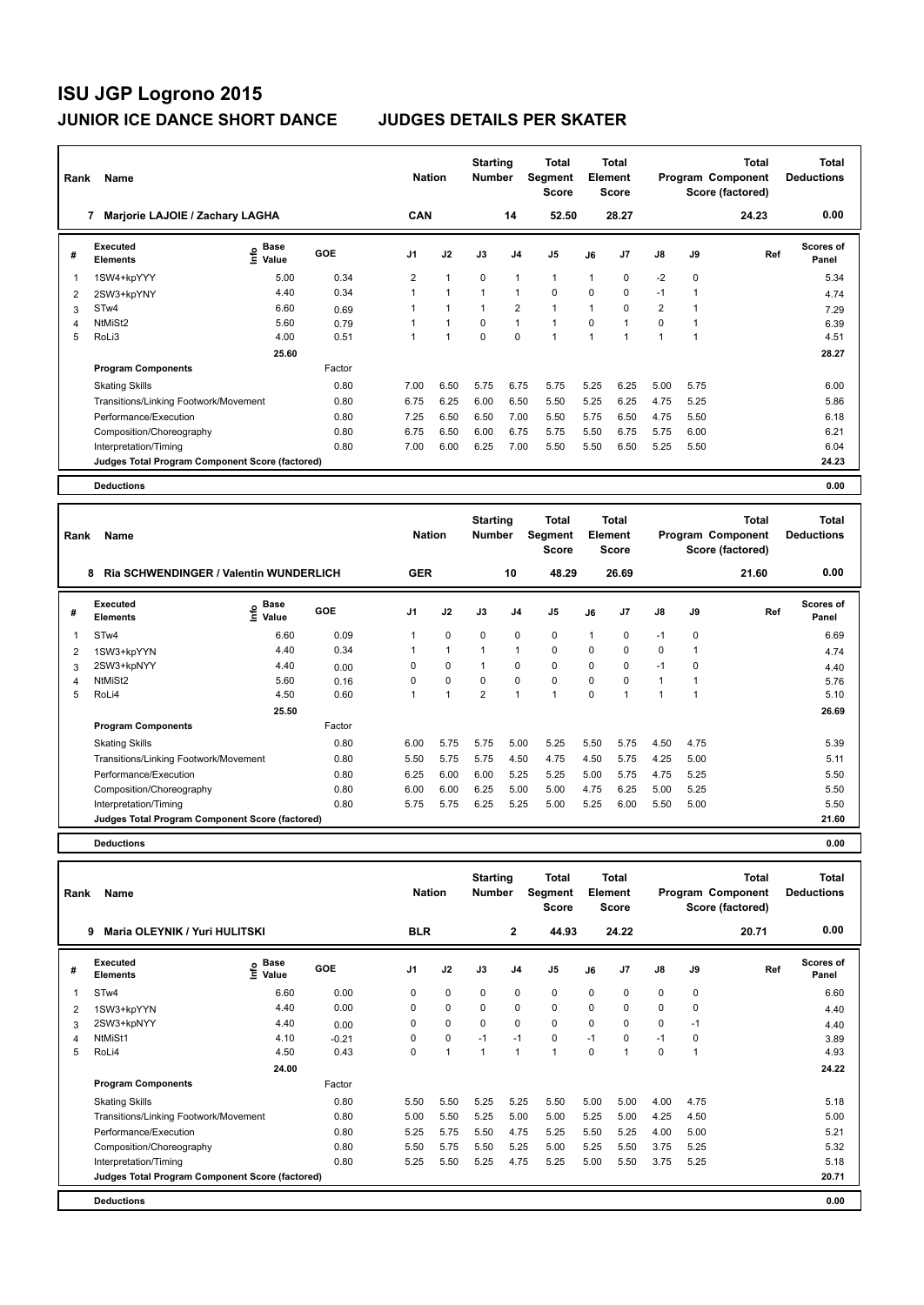| Rank                    | Name                                              |                                  |         | <b>Nation</b>  |             | <b>Starting</b><br><b>Number</b> |                | <b>Total</b><br>Segment<br><b>Score</b> |          | <b>Total</b><br>Element<br><b>Score</b> |                |             | <b>Total</b><br>Program Component<br>Score (factored) | <b>Total</b><br><b>Deductions</b> |
|-------------------------|---------------------------------------------------|----------------------------------|---------|----------------|-------------|----------------------------------|----------------|-----------------------------------------|----------|-----------------------------------------|----------------|-------------|-------------------------------------------------------|-----------------------------------|
| 10                      | <b>Ekaterina FEDYUSHCHENKO / Lucas KITTERIDGE</b> |                                  |         | <b>GBR</b>     |             |                                  | 13             | 43.82                                   |          | 25.01                                   |                |             | 18.81                                                 | 0.00                              |
| #                       | Executed<br><b>Elements</b>                       | <b>Base</b><br>e Base<br>⊆ Value | GOE     | J <sub>1</sub> | J2          | J3                               | J <sub>4</sub> | J <sub>5</sub>                          | J6       | J <sub>7</sub>                          | $\mathsf{J}8$  | J9          | Ref                                                   | <b>Scores of</b><br>Panel         |
| $\overline{\mathbf{1}}$ | 1SW3+kpYYN                                        | 4.40                             | $-0.29$ | 0              | $\mathbf 0$ | $\Omega$                         | $-1$           | $-1$                                    | $-1$     | $\Omega$                                | $-1$           | $-1$        |                                                       | 4.11                              |
| $\overline{2}$          | 2SW2+kpNNY                                        | 3.80                             | $-0.36$ | $-1$           | 0           | $-1$                             | $-1$           | $-1$                                    | $-1$     | $\Omega$                                | 0              | $-1$        |                                                       | 3.44                              |
| 3                       | STw4                                              | 6.60                             | 0.17    | 0              | $\mathbf 0$ | 0                                | $\mathbf{1}$   | $\mathbf 0$                             | $\Omega$ | 1                                       | $\overline{2}$ | $\mathbf 0$ |                                                       | 6.77                              |
| 4                       | NtMiSt2                                           | 5.60                             | 0.16    | 0              | $\mathbf 0$ | $\Omega$                         | 0              | $\mathbf 0$                             | $\Omega$ | $\Omega$                                | $\mathbf{1}$   |             |                                                       | 5.76                              |
| 5                       | RoLi4                                             | 4.50                             | 0.43    |                | 1           | 1                                | $\Omega$       | $\blacktriangleleft$                    | $\Omega$ | 1                                       | $\Omega$       |             |                                                       | 4.93                              |
|                         |                                                   | 24.90                            |         |                |             |                                  |                |                                         |          |                                         |                |             |                                                       | 25.01                             |
|                         | <b>Program Components</b>                         |                                  | Factor  |                |             |                                  |                |                                         |          |                                         |                |             |                                                       |                                   |
|                         | <b>Skating Skills</b>                             |                                  | 0.80    | 4.75           | 4.50        | 4.75                             | 5.25           | 4.50                                    | 4.75     | 5.25                                    | 4.50           | 4.50        |                                                       | 4.71                              |
|                         | Transitions/Linking Footwork/Movement             |                                  | 0.80    | 4.50           | 4.50        | 4.50                             | 4.50           | 4.25                                    | 5.25     | 5.00                                    | 4.25           | 4.00        |                                                       | 4.50                              |
|                         | Performance/Execution                             |                                  | 0.80    | 5.25           | 4.75        | 4.75                             | 5.00           | 4.50                                    | 5.00     | 5.25                                    | 4.75           | 4.25        |                                                       | 4.86                              |
|                         | Composition/Choreography                          |                                  | 0.80    | 5.25           | 4.75        | 4.50                             | 4.75           | 4.50                                    | 5.00     | 5.50                                    | 5.00           | 4.50        |                                                       | 4.82                              |
|                         | Interpretation/Timing                             |                                  | 0.80    | 4.75           | 4.50        | 4.75                             | 5.00           | 4.00                                    | 4.25     | 5.50                                    | 5.00           | 3.75        |                                                       | 4.61                              |
|                         | Judges Total Program Component Score (factored)   |                                  |         |                |             |                                  |                |                                         |          |                                         |                |             |                                                       | 18.81                             |
|                         | <b>Deductions</b>                                 |                                  |         |                |             |                                  |                |                                         |          |                                         |                |             |                                                       | 0.00                              |

| Rank | Name                                            |                            |         | <b>Nation</b>  |                | <b>Starting</b><br><b>Number</b> |                | <b>Total</b><br>Segment<br><b>Score</b> |          | Total<br>Element<br><b>Score</b> |                |      | <b>Total</b><br>Program Component<br>Score (factored) | Total<br><b>Deductions</b> |
|------|-------------------------------------------------|----------------------------|---------|----------------|----------------|----------------------------------|----------------|-----------------------------------------|----------|----------------------------------|----------------|------|-------------------------------------------------------|----------------------------|
|      | Francesca RIGHI / Pietro PAPETTI<br>11          |                            |         | <b>ITA</b>     |                |                                  | 12             | 39.24                                   |          | 20.38                            |                |      | 18.86                                                 | 0.00                       |
| #    | Executed<br><b>Elements</b>                     | e Base<br>⊆ Value<br>Value | GOE     | J <sub>1</sub> | J2             | J3                               | J <sub>4</sub> | J <sub>5</sub>                          | J6       | J7                               | $\mathsf{J}8$  | J9   | Ref                                                   | Scores of<br>Panel         |
| 1    | STw <sub>2</sub>                                | 4.60                       | $-0.86$ | $-2$           | $-1$           | $-2$                             | $-2$           | $-2$                                    | $-1$     | $-2$                             | $-1$           | $-2$ |                                                       | 3.74                       |
| 2    | 1SW3+kpYYN                                      | 4.40                       | 0.00    | 0              | $\mathbf 0$    | 0                                | 0              | $\mathbf 0$                             | $-1$     | 0                                | 0              | 0    |                                                       | 4.40                       |
| 3    | 2SW1+kpNNN                                      | 3.20                       | 0.00    | $\Omega$       | $\mathbf 0$    | $\Omega$                         | $\Omega$       | $\mathbf 0$                             | $-1$     | $\Omega$                         | $\mathbf 0$    | 0    |                                                       | 3.20                       |
| 4    | NtMiSt1                                         | 4.10                       | 0.01    | 0              | $\mathbf 0$    | $\Omega$                         | $-1$           | $\mathbf 0$                             | $-1$     | $\Omega$                         | $\mathbf{1}$   | 1    |                                                       | 4.11                       |
| 5    | RoLi4                                           | 4.50                       | 0.43    | 0              | $\overline{1}$ | $\overline{A}$                   | $\Omega$       | 1                                       | $\Omega$ |                                  | $\overline{2}$ | 1    |                                                       | 4.93                       |
|      |                                                 | 20.80                      |         |                |                |                                  |                |                                         |          |                                  |                |      |                                                       | 20.38                      |
|      | <b>Program Components</b>                       |                            | Factor  |                |                |                                  |                |                                         |          |                                  |                |      |                                                       |                            |
|      | <b>Skating Skills</b>                           |                            | 0.80    | 4.75           | 4.50           | 4.50                             | 5.00           | 4.25                                    | 4.75     | 4.50                             | 4.00           | 5.00 |                                                       | 4.61                       |
|      | Transitions/Linking Footwork/Movement           |                            | 0.80    | 4.75           | 4.25           | 4.50                             | 4.50           | 4.00                                    | 5.00     | 4.50                             | 4.25           | 4.50 |                                                       | 4.46                       |
|      | Performance/Execution                           |                            | 0.80    | 5.00           | 4.50           | 5.00                             | 5.00           | 4.25                                    | 5.25     | 5.00                             | 4.50           | 4.25 |                                                       | 4.75                       |
|      | Composition/Choreography                        |                            | 0.80    | 5.25           | 4.50           | 5.25                             | 4.75           | 4.50                                    | 5.00     | 5.25                             | 4.50           | 5.25 |                                                       | 4.93                       |
|      | Interpretation/Timing                           |                            | 0.80    | 4.75           | 4.50           | 4.75                             | 5.25           | 4.25                                    | 4.50     | 5.00                             | 5.25           | 5.00 |                                                       | 4.82                       |
|      | Judges Total Program Component Score (factored) |                            |         |                |                |                                  |                |                                         |          |                                  |                |      |                                                       | 18.86                      |
|      | <b>Deductions</b>                               |                            |         |                |                |                                  |                |                                         |          |                                  |                |      |                                                       | 0.00                       |

| Rank | <b>Name</b>                                     |                              |         | <b>Nation</b>  |             | <b>Starting</b><br><b>Number</b> |                | Total<br>Segment<br><b>Score</b> |          | Total<br>Element<br><b>Score</b> |                |              | <b>Total</b><br>Program Component<br>Score (factored) | Total<br><b>Deductions</b> |
|------|-------------------------------------------------|------------------------------|---------|----------------|-------------|----------------------------------|----------------|----------------------------------|----------|----------------------------------|----------------|--------------|-------------------------------------------------------|----------------------------|
| 12   | Hanna JAKUCS / Daniel ILLES                     |                              |         | <b>HUN</b>     |             |                                  | 9              | 38.27                            |          | 19.87                            |                |              | 18.40                                                 | 0.00                       |
| #    | Executed<br><b>Elements</b>                     | <b>Base</b><br>١nf٥<br>Value | GOE     | J <sub>1</sub> | J2          | J3                               | J <sub>4</sub> | J5                               | J6       | J <sub>7</sub>                   | J8             | J9           | Ref                                                   | Scores of<br>Panel         |
| 1    | 1SW3+kpYYN                                      | 4.40                         | 0.09    |                | $\mathbf 0$ | 0                                | 0              | $\pmb{0}$                        | $-1$     | 0                                | 0              | $\mathbf{1}$ |                                                       | 4.49                       |
| 2    | 2SW2+kpYNN                                      | 3.80                         | $-0.07$ | 0              | $\mathbf 0$ | 0                                | $\mathbf 0$    | $\mathbf 0$                      | $-1$     | $-1$                             | $\mathbf 0$    | 0            |                                                       | 3.73                       |
| 3    | STw <sub>2</sub>                                | 4.60                         | $-0.36$ | $-1$           | $-1$        | $\Omega$                         | $\mathbf 0$    | $-2$                             | $-1$     | $-1$                             | $-1$           | 0            |                                                       | 4.24                       |
| 4    | NtMiSt1                                         | 4.10                         | $-0.29$ | 0              | $\mathbf 0$ | $\Omega$                         | $-1$           | $\mathbf 0$                      | $-1$     | $-1$                             | $-1$           | $-1$         |                                                       | 3.81                       |
| 5    | RoLi2                                           | 3.00                         | 0.60    |                |             | 1                                | 1              | 1                                | $\Omega$ |                                  | $\overline{1}$ | 1            |                                                       | 3.60                       |
|      |                                                 | 19.90                        |         |                |             |                                  |                |                                  |          |                                  |                |              |                                                       | 19.87                      |
|      | <b>Program Components</b>                       |                              | Factor  |                |             |                                  |                |                                  |          |                                  |                |              |                                                       |                            |
|      | <b>Skating Skills</b>                           |                              | 0.80    | 5.00           | 4.75        | 4.75                             | 5.00           | 4.25                             | 4.75     | 4.25                             | 3.75           | 4.25         |                                                       | 4.57                       |
|      | Transitions/Linking Footwork/Movement           |                              | 0.80    | 4.50           | 4.75        | 4.50                             | 4.75           | 4.00                             | 4.50     | 4.25                             | 4.00           | 4.25         |                                                       | 4.39                       |
|      | Performance/Execution                           |                              | 0.80    | 5.00           | 5.00        | 5.00                             | 4.75           | 4.25                             | 4.75     | 4.50                             | 3.75           | 4.25         |                                                       | 4.64                       |
|      | Composition/Choreography                        |                              | 0.80    | 5.00           | 5.00        | 5.00                             | 5.00           | 4.25                             | 4.50     | 4.75                             | 4.25           | 5.25         |                                                       | 4.79                       |
|      | Interpretation/Timing                           |                              | 0.80    | 4.75           | 4.75        | 4.50                             | 5.25           | 4.00                             | 4.00     | 4.50                             | 4.75           | 5.00         |                                                       | 4.61                       |
|      | Judges Total Program Component Score (factored) |                              |         |                |             |                                  |                |                                  |          |                                  |                |              |                                                       | 18.40                      |
|      | <b>Deductions</b>                               |                              |         |                |             |                                  |                |                                  |          |                                  |                |              |                                                       | 0.00                       |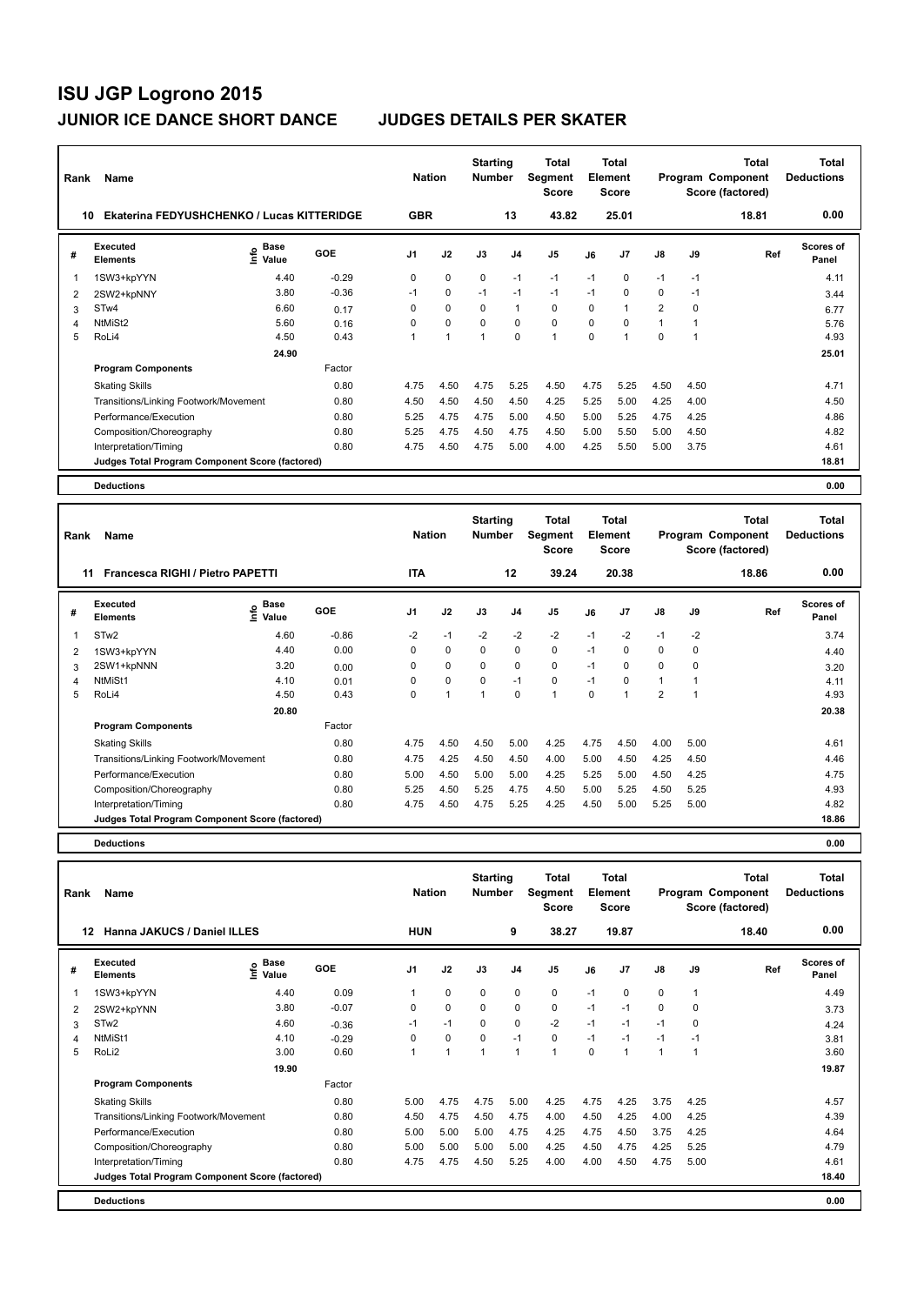| Rank | Name                                            |                              |         | <b>Nation</b>  |                | <b>Starting</b><br><b>Number</b> |                | <b>Total</b><br>Segment<br><b>Score</b> |          | <b>Total</b><br>Element<br><b>Score</b> |                |                | <b>Total</b><br>Program Component<br>Score (factored) | <b>Total</b><br><b>Deductions</b> |
|------|-------------------------------------------------|------------------------------|---------|----------------|----------------|----------------------------------|----------------|-----------------------------------------|----------|-----------------------------------------|----------------|----------------|-------------------------------------------------------|-----------------------------------|
|      | Angelina SINKEVYCH / Yegor YEGOROV<br>13        |                              |         | <b>UKR</b>     |                |                                  | 11             | 38.20                                   |          | 17.51                                   |                |                | 20.69                                                 | 0.00                              |
| #    | Executed<br><b>Elements</b>                     | <b>Base</b><br>lnfo<br>Value | GOE     | J <sub>1</sub> | J2             | J3                               | J <sub>4</sub> | J5                                      | J6       | J7                                      | $\mathsf{J}8$  | J9             | Ref                                                   | <b>Scores of</b><br>Panel         |
| -1   | NtMiSt1                                         | 4.10                         | 0.34    |                | $\overline{1}$ | $\overline{1}$                   | $\mathbf{1}$   | $\mathbf 0$                             | $\Omega$ | $\Omega$                                | $\mathbf 0$    | 1              |                                                       | 4.44                              |
| 2    | 1SW3+kpYYN                                      | 4.40                         | $-0.21$ |                | $\mathbf 0$    | $\Omega$                         | $-1$           | $-1$                                    | $-1$     | $\Omega$                                | $-1$           | 0              |                                                       | 4.19                              |
| 3    | 2SW1+kpNNN                                      | 3.20                         | $-0.29$ | 0              | $\mathbf 0$    | 0                                | $-1$           | $-1$                                    | $-1$     | 0                                       | $-2$           | $-1$           |                                                       | 2.91                              |
| 4    | STw1                                            | 3.10                         | $-0.64$ | $-1$           | $-1$           | $-2$                             | $-2$           | $-2$                                    | $-2$     | $-2$                                    | $-2$           | $-2$           |                                                       | 2.46                              |
| 5    | RoLi2                                           | 3.00                         | 0.51    |                | 1              | $\overline{1}$                   | 1              | $\mathbf 0$                             | $\Omega$ | $\overline{ }$                          | $\overline{2}$ | $\overline{ }$ |                                                       | 3.51                              |
|      |                                                 | 17.80                        |         |                |                |                                  |                |                                         |          |                                         |                |                |                                                       | 17.51                             |
|      | <b>Program Components</b>                       |                              | Factor  |                |                |                                  |                |                                         |          |                                         |                |                |                                                       |                                   |
|      | <b>Skating Skills</b>                           |                              | 0.80    | 6.00           | 5.75           | 5.75                             | 5.25           | 4.75                                    | 4.00     | 5.50                                    | 4.00           | 4.25           |                                                       | 5.04                              |
|      | Transitions/Linking Footwork/Movement<br>0.80   |                              | 6.25    | 5.75           | 5.50           | 5.00                             | 4.50           | 3.75                                    | 5.50     | 4.50                                    | 4.50           |                | 5.04                                                  |                                   |
|      | Performance/Execution                           |                              | 0.80    | 6.25           | 6.00           | 6.00                             | 4.75           | 4.50                                    | 4.25     | 5.75                                    | 4.25           | 4.00           |                                                       | 5.07                              |
|      | Composition/Choreography                        |                              | 0.80    | 6.50           | 6.00           | 6.25                             | 5.25           | 4.50                                    | 4.25     | 6.00                                    | 5.50           | 4.50           |                                                       | 5.43                              |
|      | Interpretation/Timing                           |                              | 0.80    | 6.25           | 6.00           | 6.00                             | 5.50           | 4.25                                    | 4.00     | 6.00                                    | 5.00           | 4.25           |                                                       | 5.29                              |
|      | Judges Total Program Component Score (factored) |                              |         |                |                |                                  |                |                                         |          |                                         |                |                |                                                       | 20.69                             |
|      | <b>Deductions</b>                               |                              |         |                |                |                                  |                |                                         |          |                                         |                |                |                                                       | 0.00                              |

| Rank | Name                                            |                   |            | <b>Nation</b>  |              | <b>Starting</b><br><b>Number</b> |                | <b>Total</b><br>Segment<br>Score |          | Total<br><b>Element</b><br><b>Score</b> |             |      | <b>Total</b><br>Program Component<br>Score (factored) | <b>Total</b><br><b>Deductions</b> |
|------|-------------------------------------------------|-------------------|------------|----------------|--------------|----------------------------------|----------------|----------------------------------|----------|-----------------------------------------|-------------|------|-------------------------------------------------------|-----------------------------------|
|      | <b>Marina ELIAS / Denis KORELINE</b><br>14      |                   |            | <b>EST</b>     |              |                                  | 17             | 37.76                            |          | 20.15                                   |             |      | 17.61                                                 | 0.00                              |
| #    | Executed<br><b>Elements</b>                     | e Base<br>⊆ Value | <b>GOE</b> | J <sub>1</sub> | J2           | J3                               | J <sub>4</sub> | J5                               | J6       | J <sub>7</sub>                          | J8          | J9   | Ref                                                   | <b>Scores of</b><br>Panel         |
|      | NtMiSt1                                         | 4.10              | 0.00       | 0              | $\mathbf 0$  | 0                                | 0              | 0                                | $-1$     | 0                                       | $\mathbf 0$ | 0    |                                                       | 4.10                              |
| 2    | SILi3                                           | 4.00              | 0.00       | 0              | $\mathbf{1}$ | 0                                | 0              | $\mathbf 0$                      | $-1$     | 0                                       | $\mathbf 0$ | 0    |                                                       | 4.00                              |
| 3    | 1SW3+kpYYN                                      | 4.40              | $-0.29$    | 0              | 0            | $-1$                             | 0              | $\mathbf 0$                      | $-1$     | $-1$                                    | $-1$        | $-1$ |                                                       | 4.11                              |
| 4    | 2SW1+kpNNN                                      | 3.20              | $-0.50$    | $-1$           | $-1$         | $-1$                             | $-1$           | $-1$                             | $-1$     | $-1$                                    | $-1$        | $-1$ |                                                       | 2.70                              |
| 5    | STw3                                            | 5.60              | $-0.36$    | $-1$           | $-1$         | $-1$                             | 0              | $-1$                             | $\Omega$ | $-1$                                    | $\Omega$    | $-1$ |                                                       | 5.24                              |
|      |                                                 | 21.30             |            |                |              |                                  |                |                                  |          |                                         |             |      |                                                       | 20.15                             |
|      | <b>Program Components</b>                       |                   | Factor     |                |              |                                  |                |                                  |          |                                         |             |      |                                                       |                                   |
|      | <b>Skating Skills</b>                           |                   | 0.80       | 4.50           | 4.50         | 4.50                             | 4.75           | 4.50                             | 4.50     | 4.25                                    | 4.25        | 4.25 |                                                       | 4.43                              |
|      | Transitions/Linking Footwork/Movement           |                   | 0.80       | 4.00           | 4.50         | 4.25                             | 4.75           | 4.25                             | 4.50     | 4.00                                    | 4.25        | 4.25 |                                                       | 4.29                              |
|      | Performance/Execution                           |                   | 0.80       | 4.50           | 4.50         | 4.00                             | 5.00           | 4.25                             | 4.50     | 4.25                                    | 4.25        | 4.25 |                                                       | 4.36                              |
|      | Composition/Choreography                        |                   | 0.80       | 4.50           | 4.75         | 4.50                             | 4.75           | 4.50                             | 4.75     | 4.25                                    | 4.50        | 4.75 |                                                       | 4.61                              |
|      | Interpretation/Timing                           |                   | 0.80       | 4.25           | 4.50         | 4.25                             | 5.00           | 4.25                             | 4.25     | 4.25                                    | 4.25        | 4.50 |                                                       | 4.32                              |
|      | Judges Total Program Component Score (factored) |                   |            |                |              |                                  |                |                                  |          |                                         |             |      |                                                       | 17.61                             |
|      | $   -$                                          |                   |            |                |              |                                  |                |                                  |          |                                         |             |      |                                                       |                                   |

**Deductions 0.00 Total Deductions Total Program Component Score (factored) Total Element Segment Score Total Score Starting Rank Name Nation Number # Executed Elements Base Value GOE J1 J2 J3 J4 J5 J6 J7 J8 J9 Scores of Panel** 1 5.60 0.00 0 0 0 0 0 0 0 0 0 **Ref**  سان المسابقة المسابقة المسابقة المسابقة المسابقة المسابقة المسابقة المسابقة المسابقة المسابقة المسابقة المسابق<br>19 Internets - Elements II value - 5.60 0.00 0 0 0 0 0 0 0 0 0 0 0 0 5.60<br>NtMiSt2 - 5.60 0.00 0 0 0 0 0 0 0 0  **15 Valentina SCHÄR / Carlo RÖTHLISBERGER SUI 7 37.48 20.34 17.14 0.00** 2 SlLi4 4.50 0.00 0 0 0 0 0 0 0 0 1 4.50 3 1SW2+kpYNN 3.80 -0.36 0 -1 -1 0 -1 0 -1 -1 -1 3.44 4 2SW1+kpNNN 3.20 -0.29 0 0 -1 -1 -1 -1 -1 0 0 2.91 5 STw2 4.60 -0.71 -1 -1 -1 -2 -2 -1 -1 -2 -2 3.89  **21.70 20.34 Program Components**  Skating Skills 4.75 4.25 4.25 4.50 4.25 4.25 4.25 3.75 4.25 0.80 4.29 Factor Transitions/Linking Footwork/Movement 0.80 4.00 4.00 4.00 4.25 4.00 4.25 4.25 3.50 4.00 4.07 Performance/Execution 0.80 4.75 4.50 4.50 4.50 4.00 4.50 4.50 3.50 4.25 4.39 Composition/Choreography 0.80 4.50 4.25 4.50 4.75 4.25 4.00 4.75 4.00 4.50 4.39 Interpretation/Timing 0.80 4.25 4.25 4.25 4.25 4.25 4.25 4.26 4.29 4.29 4.29 4.29 **Deductions 0.00 Judges Total Program Component Score (factored) 17.14**